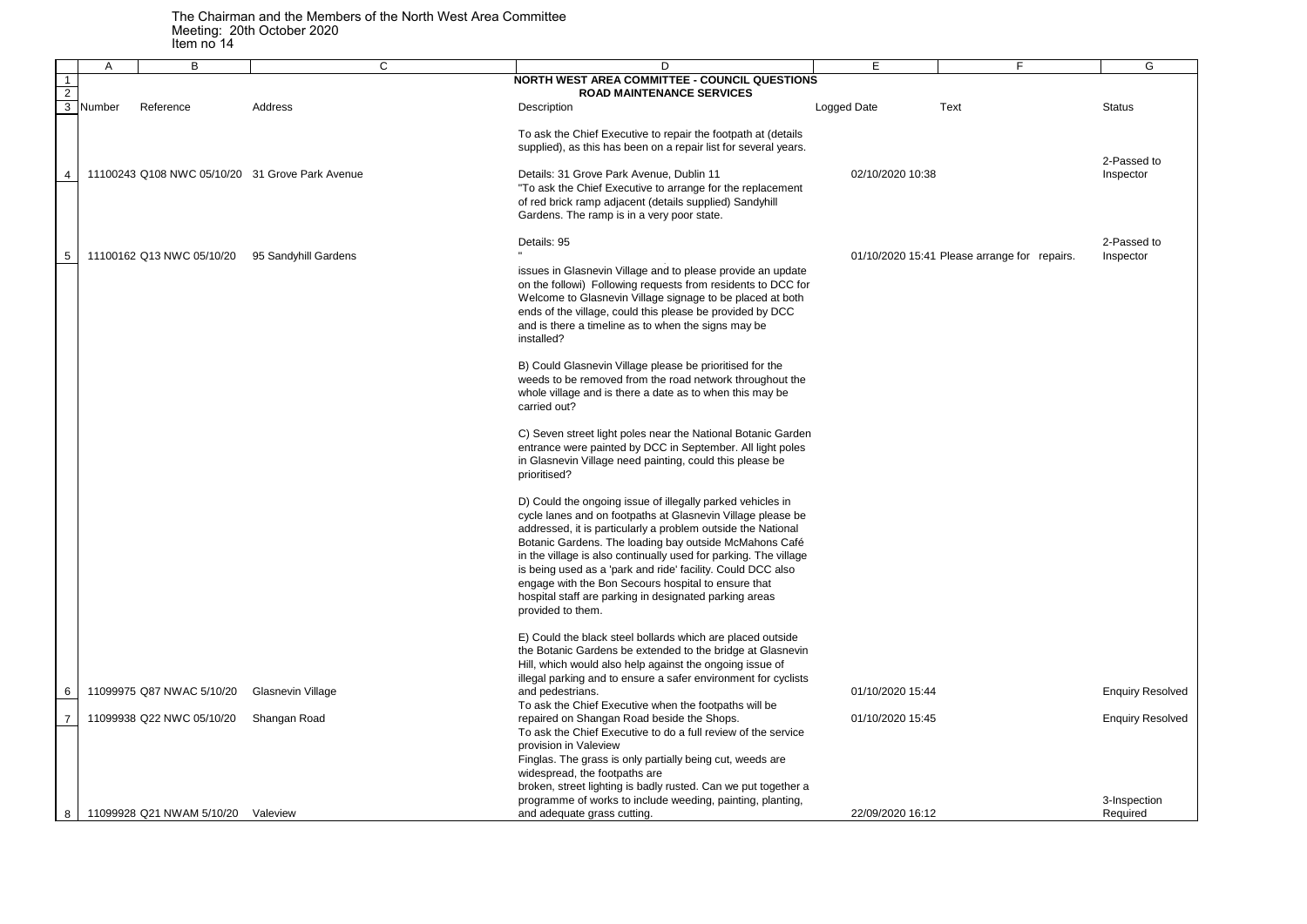|     | B                                            | C                                                                  | D                                                                                                                                                                                                                                                          | Е                                | F                                                                                                         | G                                          |
|-----|----------------------------------------------|--------------------------------------------------------------------|------------------------------------------------------------------------------------------------------------------------------------------------------------------------------------------------------------------------------------------------------------|----------------------------------|-----------------------------------------------------------------------------------------------------------|--------------------------------------------|
|     |                                              |                                                                    | To ask the Chief Executive to arrange for the footpath along<br>Cappagh Road (in particular the one opposite Colaiste Eoin)<br>to be resurfaced as it is in a bad state and creates many trip<br>hazards. This stretch is used by lots of people to access |                                  |                                                                                                           |                                            |
| 9   | 11099877 Q14 NWC 05/10/20                    | Caoppagh Road                                                      | church, schools and Finglas Village.<br>To ask the Manager to arrange for the ramp at 411 Coultry<br>Road to be re-instated as it has fallen into a bad state of                                                                                           | 22/09/2020 08:49                 | Job 41122659 - 05-Job<br>Scheduled, Job has been                                                          | <b>Enquiry Resolved</b><br>7-Job Passed to |
| 10  | 11098973 Q2 NWAC 15/09/20                    | 411 Coultry Road                                                   | disrepair.<br>To ask the Manager to repair or replace the speed ramp at<br>(details supplied) as it is in very poor condition, is no longer                                                                                                                |                                  | 29/09/2020 14:45 allocated to Work Crew<br>Duplicate job. Job was already<br>passed to the inspector with | Crew                                       |
| -11 | 11098972 Q23 NWAC 15/09/20 Coultry Road      |                                                                    | fit for purpose and is not safe for cars.                                                                                                                                                                                                                  | 14/09/2020 15:24 photo attached. | Job 41122423 - 01-Job Raised,                                                                             | <b>Enquiry Resolved</b>                    |
| 12  | 11098968 Q28 NWAC 15/09/20 44 Glasilawn Road |                                                                    | To ask the Manager to repair the badly damaged pathway<br>outside (details supplied).<br>To ask the Manager for a list in tabular form of planned                                                                                                          | 29/09/2020 14:45 Connector       | Defect Job created via                                                                                    | 6-Job Raised<br>2-Passed to                |
| 13  | 11098966 Q37 NWAC 15/09/20 Northway Estate   |                                                                    | repairs of pathways at (details supplied).<br>To ask the Chief Executive to arrange for repair of the<br>pavement at (details supplied) which has been on the list for                                                                                     | 14/09/2020 08:46                 | Job 41121547 - 01-Job Raised.<br>Defect Job created via                                                   | Inspector                                  |
| 14  | 11098653 Q79 CM 07/09/20                     | 79 Willow Park Road                                                | repair for over 5 years.<br>To ask the Chief Executive to arrange for the footpath<br>between (details supplied) Kildonan Road to be resurfaced.<br>This section of road is well used by pedestrians as part of a                                          | 01/09/2020 15:11 Connector       |                                                                                                           | 6-Job Raised                               |
| 15  |                                              | 11097750 Q13 NWCM 070920 30A Kildonan Road and 44 Kildonan Road.   | busy thoroughfare taking people to and from local shops,<br>schools and church etc.<br>"To ask the Manager to arrange for the inspection of the<br>pathways with a view to repair on (details supplied)                                                    | 11/08/2020 11:02                 |                                                                                                           | <b>Enquiry Resolved</b>                    |
| 16  |                                              | 11096443 Q41 NWACM 210720 Sycamore Road leading into Sycamore Park | Details: Sycamore Road leading into Sycamore Park<br>"To ask the Manager to arrange for the repair of the<br>pathway outside (details supplied)                                                                                                            | 08/07/2020 14:25                 |                                                                                                           | 2-Passed to<br>Engineer                    |
|     | 11096442 Q38 NWACM 210720 DUBLIN11"          | "39<br>NORTHWAY ESTATE                                             | Details: 39 Northway Estate                                                                                                                                                                                                                                | 08/07/2020 14:22                 |                                                                                                           | 2-Passed to<br>Engineer                    |
|     |                                              |                                                                    | "To ask the Manager to arrange for the permanent repair of<br>the footpath outside (details supplied). A temporary repair<br>was carried out some time ago which is insufficient.                                                                          |                                  |                                                                                                           |                                            |
| 18  | 11096441 Q36 NWACM 210720 DUBLIN11"          | "11"<br>PLUNKETT CRESCENT                                          | Details: 11 Plunkett Crescent<br>To ask the Manager arrange for the repair of the pathways<br>at (details supplied)                                                                                                                                        | 08/07/2020 14:20                 |                                                                                                           | 2-Passed to<br>Engineer                    |
| 19  | 11096440 Q35 NWACM 210720 DUBLIN11"          | "13"<br><b>BENEAVIN DRIVE</b>                                      | Details: Beneavin Drive, particularly outside no.13                                                                                                                                                                                                        | 08/07/2020 14:17                 |                                                                                                           | 2-Passed to<br>Engineer                    |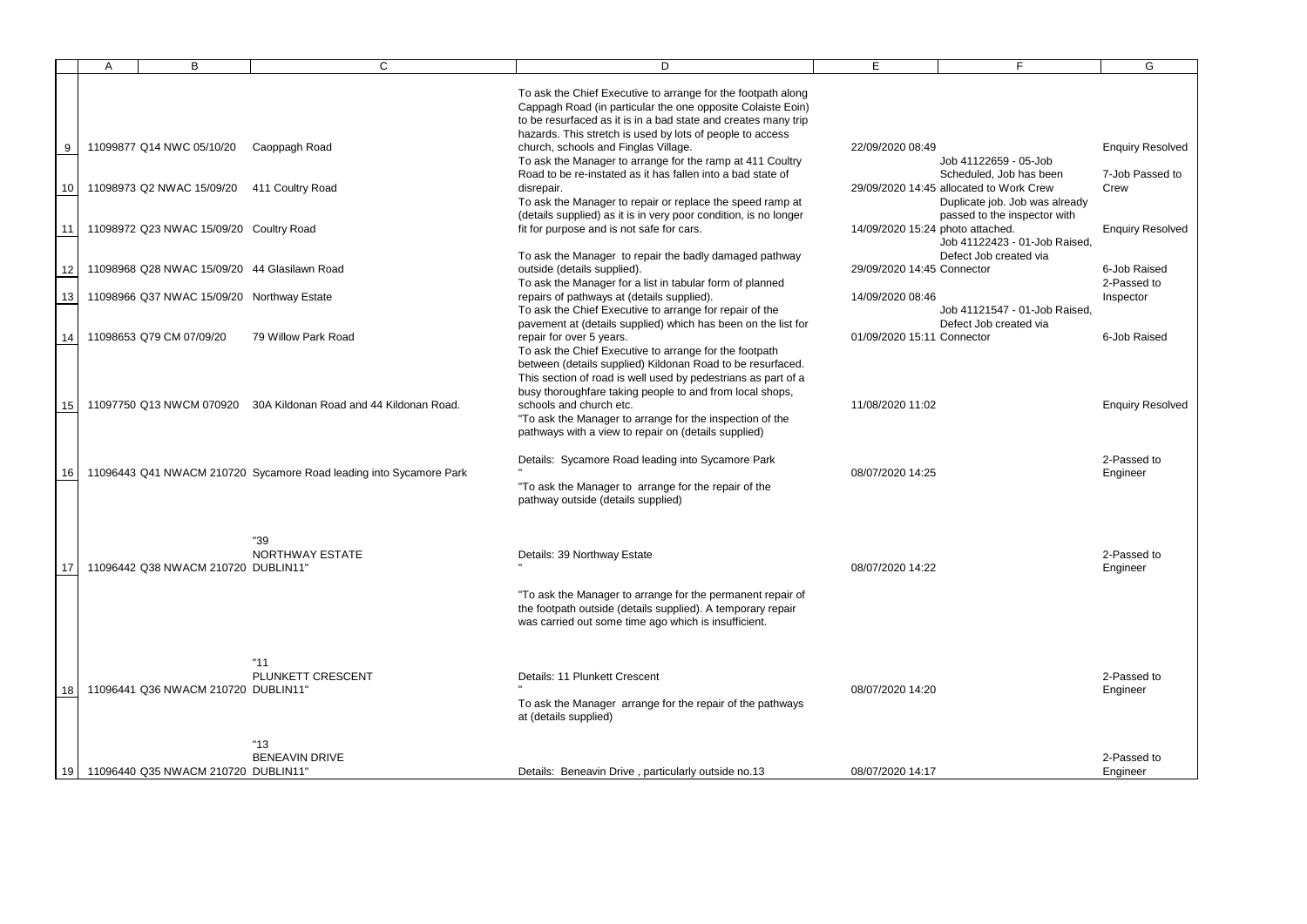|    |                                         |                                                                                                       |                                                                                                                                                                                                                                                                                                                                                                                                            |                            | E.                                                                                                   |                                        |
|----|-----------------------------------------|-------------------------------------------------------------------------------------------------------|------------------------------------------------------------------------------------------------------------------------------------------------------------------------------------------------------------------------------------------------------------------------------------------------------------------------------------------------------------------------------------------------------------|----------------------------|------------------------------------------------------------------------------------------------------|----------------------------------------|
|    | B                                       | $\mathsf{C}$                                                                                          | D.                                                                                                                                                                                                                                                                                                                                                                                                         | F                          |                                                                                                      | G                                      |
| 20 | 11099978 Q110 NWAC 5/10/20              | "61 Main Street Finglas Village outside the Down<br>Syndrome shop                                     | "To ask the Chief Executive to review and repair the uneven<br>pavement levels at (details supplied) as the pavement dips<br>due to the chicane and poses a trip hazard for vulnerable<br>pedestrians.<br>Details: 61 Main Street Finglas Village outside the Down<br>Syndrome shop<br>"To ask the Manager to repair the trench which has been<br>dug to the middle of the road outside (details supplied) |                            | This is a matter for Traffic as<br>Inspector informed Senior<br>05/10/2020 10:25 Executive Engineer. | <b>Enquiry Resolved</b>                |
|    |                                         |                                                                                                       |                                                                                                                                                                                                                                                                                                                                                                                                            |                            |                                                                                                      |                                        |
| 21 | 11096439 Q29 NWACM 210720 DUBLIN11'     | <b>SYCAMORE PARK</b>                                                                                  | Details: 1 Sycamore Park Dublin 11.                                                                                                                                                                                                                                                                                                                                                                        | 08/07/2020 14:15           |                                                                                                      | 2-Passed to<br>Engineer                |
| 22 |                                         | 31 Dunsink Road and across the road at the gate<br>11096438 Q20 NWACM 210720 entrance to Farnham Park | To ask the Manager to install footpath dishing at 31 Dunsink<br>Road and across the road at the gate entrance to Farnham<br>Park to enable people with disabilities easier access to the<br>Park.<br>To ask the Manager for an update on the St. Margaret's                                                                                                                                                | 08/07/2020 14:11           |                                                                                                      | 2-Passed to<br>Engineer                |
| 23 |                                         | 11096437 Q15 NWACM 210720 St. Margaret's Road (Lidl) roundabout                                       | Road (Lidl) roundabout upgrade. Can the Manager also<br>report as to works required on the footpaths/grass verges<br>along this stretch of St. Margaret's Road (roundabout to<br>McKelvey) which has been continuously raised for several<br>years.                                                                                                                                                        | 08/07/2020 14:08           |                                                                                                      | 2-Passed to<br>Engineer                |
| 24 | 11096436 Q12 NWACM 210720 Road          | junction of Dunsink Road (near no.19) and Casement                                                    | To ask the Manager to arrange for footpath dipping for<br>disability access on Dunsink Road at junction of Dunsink<br>Road (near no.19) and Casement Road, alongside the park.<br>To ask the Manager to arrange for the resurfacing of                                                                                                                                                                     | 20/07/2020 11:32           |                                                                                                      | 2-Passed to<br>Engineer<br>2-Passed to |
| 25 | 11096435 Q11 NWACM 210720 FAIRLAWN ROAD |                                                                                                       | Fairlawn Road which is in a poor condition.<br>To ask the Manager while the slabbing is taking place in the                                                                                                                                                                                                                                                                                                | 08/07/2020 14:02           |                                                                                                      | Engineer                               |
| 26 | 11096434 Q8 NWACM 210720 Poppintree     |                                                                                                       | courts in Poppintree if we can look at getting the pavements<br>repaired going into the courts.<br>"To ask the Chief Executive to arrange a resurfacing of the<br>car park at (details supplied).                                                                                                                                                                                                          | 08/07/2020 13:59           |                                                                                                      | 2-Passed to<br>Engineer                |
| 27 | 11096187 Q52 06/07/20                   | <b>Barry Road</b>                                                                                     | Details: The shopping area on Barry Road.                                                                                                                                                                                                                                                                                                                                                                  | 03/07/2020 16:07           |                                                                                                      | 2-Passed to<br>Engineer                |
| 28 | 11095818 Q53 CM 06/07/20                | St Kevins School, Barry Avenue and Plunkett Green                                                     | "To ask the Chief Executive to arrange a clean-up including<br>the removal of the weeds at the walkway between (details<br>supplied).<br>Details: St Kevin's School Barry Avenue and Plunkett Green<br>"To ask the Chief Executive to arrange a clean-up including<br>the removal of the weeds at the walkway between (details<br>supplied).<br>Details: St Kevin's School Barry Avenue and Plunkett       | 26/06/2020 13:15           |                                                                                                      | <b>Enquiry Resolved</b>                |
| 29 |                                         | 11095815 Q53 NWAC 06/07/20 St Kevin's School Barry Avenue and Plunkett Green.                         | Green.                                                                                                                                                                                                                                                                                                                                                                                                     | 06/07/2020 08:21 Duplicate |                                                                                                      | <b>Enquiry Resolved</b>                |
| 30 | 11094843 Q49 NWAC                       | 105 Northway Estate.                                                                                  | To ask the Manager can paths be repaired at 105 Northway<br>Estate.                                                                                                                                                                                                                                                                                                                                        | 08/07/2020 09:40 course,   | Defect added under previous<br>enquiry will be done in due                                           | <b>Enquiry Resolved</b>                |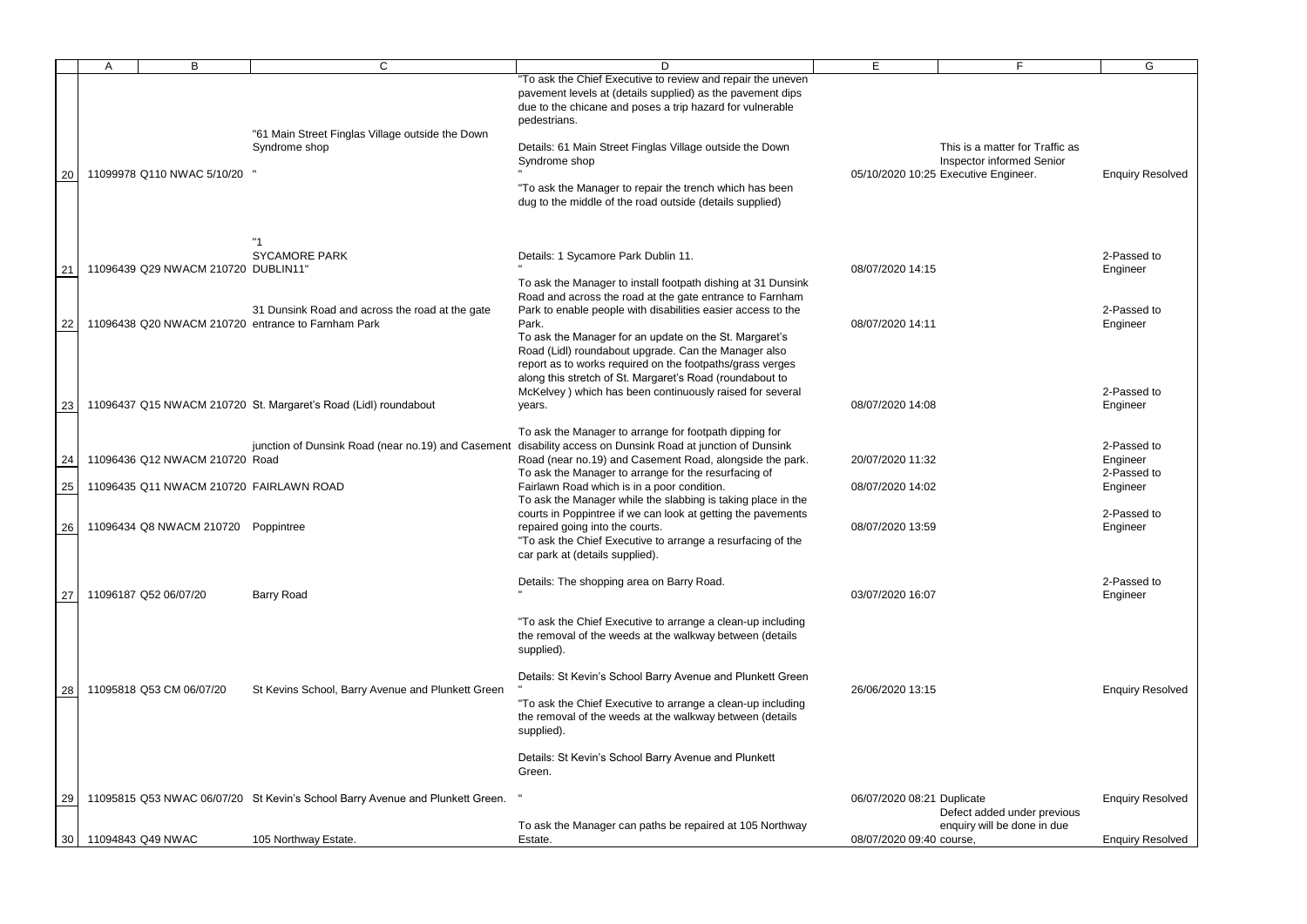|    | B                        | $\mathsf{C}$                                                             | D                                                                 | Е                             | F                                                                  | G                       |
|----|--------------------------|--------------------------------------------------------------------------|-------------------------------------------------------------------|-------------------------------|--------------------------------------------------------------------|-------------------------|
|    |                          |                                                                          | "To ask the Manager to get the nettles cut around the             |                               |                                                                    |                         |
|    |                          |                                                                          | railings at the green between (details supplied) where            |                               |                                                                    |                         |
|    |                          |                                                                          | flowers have been planted but you cannot see due to               |                               |                                                                    |                         |
|    |                          |                                                                          |                                                                   |                               |                                                                    |                         |
|    |                          |                                                                          | nettles.                                                          |                               |                                                                    |                         |
|    |                          |                                                                          |                                                                   |                               |                                                                    |                         |
|    |                          |                                                                          |                                                                   |                               |                                                                    |                         |
|    |                          |                                                                          | Details: Ballygall Parade and Crescent and the steps leading      |                               |                                                                    |                         |
|    |                          |                                                                          |                                                                   |                               |                                                                    |                         |
|    |                          |                                                                          | down to the church                                                |                               |                                                                    |                         |
| 31 | 11094826 Q38 NWAC 160620 | <b>Ballygall Parade and Crescent</b>                                     |                                                                   |                               | 16/06/2020 11:56 Referred to Parks                                 | <b>Enquiry Resolved</b> |
|    |                          |                                                                          |                                                                   |                               |                                                                    |                         |
|    |                          |                                                                          | To ask the Manager to arrange for the                             |                               |                                                                    |                         |
|    |                          |                                                                          |                                                                   |                               |                                                                    |                         |
|    |                          |                                                                          | repaving/replacement of the black tarmacadam on Seamus            |                               |                                                                    |                         |
|    |                          |                                                                          | Ennis Road. It looks appalling for a main entrance into our       |                               |                                                                    |                         |
| 32 | 11094824 Q26 NWAC 160620 | <b>SEAMUS ENNIS ROAD</b>                                                 | village as it has disintegrated. It is a trip also a trip hazard. | 16/06/2020 11:55              |                                                                    | <b>Enquiry Resolved</b> |
|    |                          |                                                                          | To ask the Chief Executive to cut the bushes at the side of       |                               |                                                                    |                         |
|    |                          |                                                                          |                                                                   |                               |                                                                    |                         |
|    |                          | the side of 84 Cairn Court across from St Joseph's                       | 84 Cairn Court across from St Joseph's school which looks         |                               |                                                                    |                         |
| 33 | 11094742 Q29 CM 080620   | school                                                                   | very untidy.                                                      |                               | 16/06/2020 11:55 Cairn Court belongs to Housing                    | <b>Enquiry Resolved</b> |
|    |                          |                                                                          | To ask the Chief Executive to cut the bushes at the side of       |                               |                                                                    |                         |
|    |                          |                                                                          | 84 Cairn Court across from St Joseph's school which looks         |                               | First notice delivered by                                          | 4-Inspection            |
|    |                          |                                                                          |                                                                   |                               |                                                                    |                         |
| 34 |                          | 11094643 Q29 NWAC 08/06/20 84 Cairn Court across from St Joseph's school | very untidy.                                                      | 06/08/2020 08:54 letterbox    |                                                                    | Completed               |
|    |                          |                                                                          | "To ask the Chief Executive to arrange for the pathway to be      |                               |                                                                    |                         |
|    |                          |                                                                          | repaired outside.                                                 |                               | Job 41118135 - 01-Job Raised,                                      |                         |
|    |                          |                                                                          | Details: 105 Northway Estate                                      |                               | Defect Job created via                                             |                         |
|    |                          |                                                                          |                                                                   |                               |                                                                    |                         |
| 35 |                          | 11094458 Q62 NWAC 08/06/20 105 Northway Estate                           |                                                                   | 08/06/2020 06:54 Connector    |                                                                    | 6-Job Raised            |
|    |                          |                                                                          |                                                                   |                               |                                                                    |                         |
|    |                          |                                                                          | To ask the Chief Executive to review the entrance to Griffith     |                               |                                                                    |                         |
|    |                          |                                                                          |                                                                   |                               |                                                                    |                         |
|    |                          |                                                                          | Heights coming from Griffith Avenue. The sign for 1 to 8 is       |                               |                                                                    |                         |
|    |                          |                                                                          | on the wall and is not clearly visible when driving. Can a        |                               | Please arrange to install subject                                  |                         |
|    |                          | ntrance to Griffith Heights coming from Griffith                         | ramp also be placed after the junction as cars speed into the     |                               | to procurement as per attached 2-Passed to                         |                         |
| 36 | 11093970 Q6 CM 080620    | Avenue.                                                                  | street not realising there is a cul de sac here.                  | 20/05/2020 08:25 email.       |                                                                    | Inspector               |
|    |                          |                                                                          | To ask the Manager when the works at the Poppintree               |                               |                                                                    |                         |
|    |                          |                                                                          |                                                                   |                               |                                                                    |                         |
|    |                          |                                                                          | roundabout might be completed given the current                   |                               |                                                                    |                         |
| 37 | 11093708 Q31 NWAC 190520 | Poppintree roundabout                                                    | restrictions.                                                     | 11/05/2020 09:15              |                                                                    | <b>Enquiry Resolved</b> |
|    |                          |                                                                          | To ask the Manager what is the plan to remedy a hole in the       |                               |                                                                    |                         |
|    |                          |                                                                          | footpath where a tree has been removed and see can a new          |                               | This is a matter for Parks to                                      |                         |
|    |                          |                                                                          |                                                                   |                               |                                                                    |                         |
| 38 | 11093707 Q15 NWAC 190520 | Outside 22 Oakwood Road, Finglas East, Dublin 11                         | tree be planted where the hole is.                                |                               | 11/05/2020 09:14 respond/assess/replace the tree. Enquiry Resolved |                         |
|    |                          |                                                                          | "To ask the Manager to arrange for the repair of the pathway      |                               |                                                                    |                         |
|    |                          |                                                                          | outside (details supplied)                                        |                               |                                                                    |                         |
|    |                          | "36                                                                      |                                                                   |                               | Job 41117794 - 01-Job Raised,                                      |                         |
|    |                          |                                                                          |                                                                   |                               |                                                                    |                         |
|    |                          | <b>DUNSINK PARK</b>                                                      | Details: 36 Dunsink Park                                          |                               | Defect Job created via                                             |                         |
| 39 | 11093706 Q5 NWAC 190520  | DUBLIN11                                                                 |                                                                   | 26/05/2020 15:29 Connector    |                                                                    | 6-Job Raised            |
|    |                          |                                                                          | To ask the Chief Executive arrange for the pathway to be          |                               | this has been allocated to crew                                    |                         |
| 40 | 11093448 Q22 NWAC 110520 | 50/52 Kildonan Road.                                                     | repaired outside (details supplied)                               |                               | 03/06/2020 15:07 from previous enquiry                             | <b>Enquiry Resolved</b> |
|    |                          |                                                                          |                                                                   |                               |                                                                    |                         |
|    |                          | "189                                                                     |                                                                   |                               |                                                                    |                         |
|    |                          | <b>JAMESTOWN ROAD</b>                                                    | To ask the Chief Executive arrange for the dip in the             |                               |                                                                    |                         |
| 41 | 11093447 Q21 NWAC 110520 | DUBLIN11'                                                                | roadway outside (details supplied) to be repaired.                | 25/06/2020 08:15              |                                                                    | <b>Enquiry Resolved</b> |
|    |                          | "12"                                                                     |                                                                   |                               | Job 41118113 - 01-Job Raised,                                      |                         |
|    |                          |                                                                          |                                                                   |                               |                                                                    |                         |
|    |                          | <b>BARRY AVENUE</b>                                                      | To ask the Chief Executive to arrange for the pathway to be       |                               | Defect Job created via                                             |                         |
| 42 | 11093446 Q20 NWAC 110520 | DUBLIN11                                                                 | repaired outside (details supplied).                              | 04/06/2020 15:40 Connector    |                                                                    | 6-Job Raised            |
|    |                          |                                                                          |                                                                   |                               | Spoke to the lady owner at this                                    |                         |
|    |                          |                                                                          | To ask the Manager to send details to (details supplied) in       |                               | address and she explained it                                       |                         |
|    |                          |                                                                          |                                                                   |                               |                                                                    |                         |
|    |                          | "12"                                                                     | relation to a proposed application for a drive in/path dishing.   |                               | was the tree she wants removed                                     |                         |
|    |                          | <b>CAPPAGH DRIVE</b>                                                     | The lady is disabled and requires the afore mentioned works       |                               | refared her to parks department                                    |                         |
| 43 | 11093159 Q2 NWAC 210420  | DUBLIN11'                                                                | for ease of access to the home.                                   | 16/06/2020 09:49              |                                                                    | <b>Enquiry Resolved</b> |
|    |                          |                                                                          | To ask the Manager to resurface the road at Ballygall             |                               |                                                                    |                         |
|    |                          |                                                                          |                                                                   |                               |                                                                    |                         |
|    |                          |                                                                          | Place/Ballygall Parade at the roundabouts. The road is in         |                               | Job 41117815 - Job Closed, All                                     |                         |
| 44 | 11093158 Q1 NWACM 210420 | <b>Ballygall Place/Ballygall Parade</b>                                  | poor condition at these 2 places.                                 | 07/09/2020 15:35 pothole done |                                                                    | <b>Enquiry Resolved</b> |
|    |                          |                                                                          |                                                                   |                               |                                                                    |                         |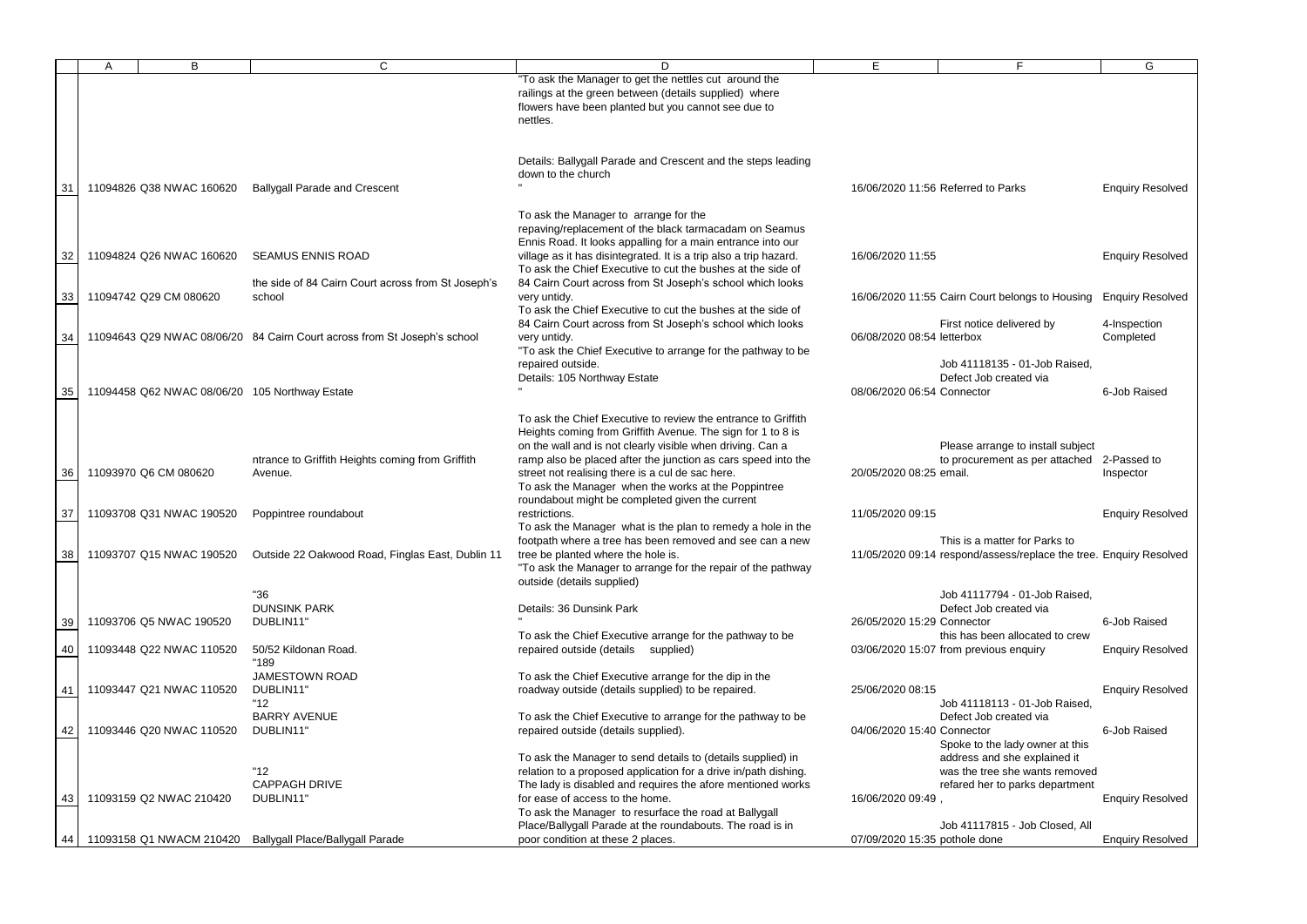|    | B                        | $\mathsf{C}$                                                | To ask the Chief Executive to provide an update for the<br>upgrading of Ratoath Road (between Westwood Road and<br>Ratoath Avenue/Dunsoghly). At present there are no                                                                                                                                                                                                                                                                                                                                                                                                                                                                                                                     | E                          |                                                                       | G                        |
|----|--------------------------|-------------------------------------------------------------|-------------------------------------------------------------------------------------------------------------------------------------------------------------------------------------------------------------------------------------------------------------------------------------------------------------------------------------------------------------------------------------------------------------------------------------------------------------------------------------------------------------------------------------------------------------------------------------------------------------------------------------------------------------------------------------------|----------------------------|-----------------------------------------------------------------------|--------------------------|
| 45 | 11092592 Q26 NWCM 060420 | Avenue/Dunsoghly)                                           | footpath facilities on this stretch and we had previously<br>Ratoath Road (between Westwood Road and Ratoath allocated funding to have railings removed but this won't be<br>done until upgrade is complete.                                                                                                                                                                                                                                                                                                                                                                                                                                                                              |                            | This is a matter for Road Design<br>20/03/2020 11:16 and Construction | <b>Enquiry Resolved</b>  |
|    |                          |                                                             | To ask the Manager if attention can be given to pedestrian<br>safety matters in Dublin 11 and the necessary works carried<br>out. There is a need for measures to be taken to address<br>dangerous parking along the stretch of (details supplied)<br>where cars are parking dangerously on the corners, and<br>where kerbs and footpaths have been broken up, and now<br>need repair, especially the corner leading into the lane on<br>the left hand side, and also the need for trees to be planted<br>along the left hand side, where they had been previously<br>removed, see photo attached, dangerous parking in red,<br>broken corners in blue, and trees needed along green line |                            |                                                                       |                          |
| 46 | 11092575 Q41 NWAC 240320 | Sycamore Park from Sycamore Road up into the cul-<br>de-sac | Details: Sycamore Park from Sycamore Road up into the cul-<br>de-sac<br>"To ask the Manager to arrange for the full replacement of<br>the tarmac in the cul de sac at (details supplied). A resident<br>living there has a terminally ill child who is unable to use his<br>walker as the tarmac is so uneven.                                                                                                                                                                                                                                                                                                                                                                            | 08/09/2020 16:27           |                                                                       | 3-Inspection<br>Required |
| 47 | 11092574 Q34 NWAC 240320 | PLUNKETT GREEN (NW)                                         | Details: Plunkett Green<br>"To ask the Manager to arrange for a full review of the poor<br>standard of work carried out on pathway repairs at (details<br>supplied).                                                                                                                                                                                                                                                                                                                                                                                                                                                                                                                      | 20/03/2020 11:10           |                                                                       | <b>Enquiry Resolved</b>  |
|    |                          |                                                             | Details: Kildonan Drive                                                                                                                                                                                                                                                                                                                                                                                                                                                                                                                                                                                                                                                                   |                            |                                                                       |                          |
| 48 | 11092573 Q30 NWAC 240320 | KILDONAN DRIVE (NW)                                         | To ask the Manager to arrange for the resurfacing of the<br>laneway at Dunsink Green adjacent to 14A where the                                                                                                                                                                                                                                                                                                                                                                                                                                                                                                                                                                            | 20/03/2020 11:09           | Job 41117796 - 01-Job Raised.<br>Defect Job created via               | <b>Enquiry Resolved</b>  |
| 49 | 11092571 Q29 NWAC 240320 | Dunsink Green adjacent to 14A                               | pathway has subsided.<br>To ask the Manager to arrange for resurfacing of the<br>laneway at 2-16A Griffith Parade. The laneway has                                                                                                                                                                                                                                                                                                                                                                                                                                                                                                                                                        | 26/05/2020 15:28 Connector |                                                                       | 6-Job Raised             |
| 50 | 11092570 Q28 NWAC 240320 | 2-16A Griffith Parade                                       | deteriorated badly recently.<br>"To ask the Manager to look at the shores outside (details<br>supplied). A new path was put in outside 13 but since then<br>every time it rains it runs in no. 14.                                                                                                                                                                                                                                                                                                                                                                                                                                                                                        |                            | 04/06/2020 08:03 Job 41118074 - 01-Job Raised                         | 6-Job Raised             |
| 51 | 11092558 Q6 NWAC 240320  | 13 & 14 Sillogue Gardens                                    | Details: 13 & 14 Sillogue Gardens                                                                                                                                                                                                                                                                                                                                                                                                                                                                                                                                                                                                                                                         |                            | This is a matter for Road Design<br>20/03/2020 11:08 and Construction | <b>Enquiry Resolved</b>  |
|    |                          |                                                             | "To ask the Manager to clear the shrubs around the bus<br>stops on (details supplied) and to check if all lights are in<br>order as it is very dark.                                                                                                                                                                                                                                                                                                                                                                                                                                                                                                                                      |                            |                                                                       |                          |
|    |                          |                                                             | Details: Finglas Road across from the Tesco                                                                                                                                                                                                                                                                                                                                                                                                                                                                                                                                                                                                                                               |                            |                                                                       |                          |
| 52 | 11092557 Q4 NWAC 240320  | Finglas Road across from the Tesco                          |                                                                                                                                                                                                                                                                                                                                                                                                                                                                                                                                                                                                                                                                                           | 20/03/2020 11:16           |                                                                       | <b>Enquiry Resolved</b>  |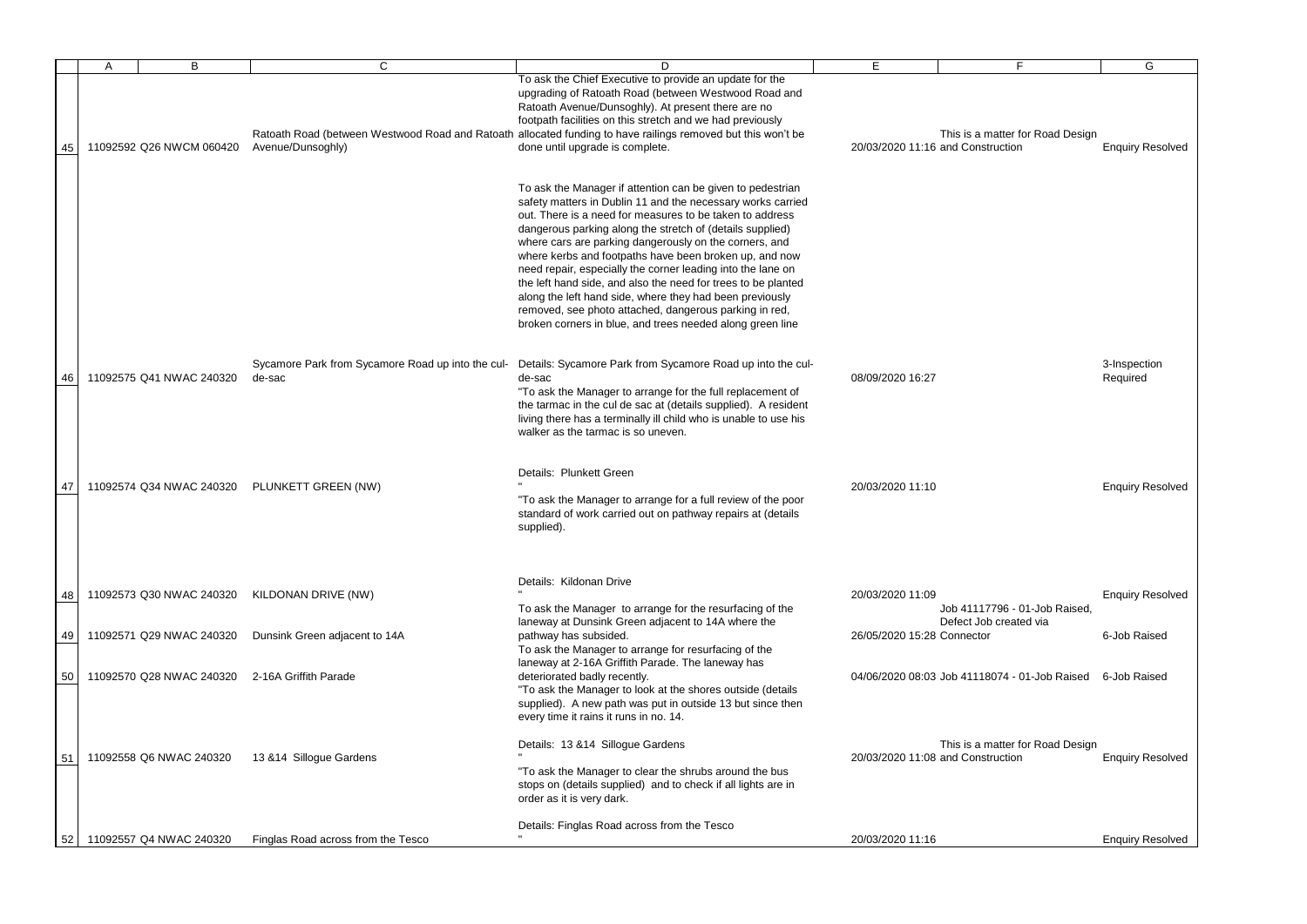|    | B                        | C                                         | "To ask the Manager to repair the path outside (details<br>supplied). The resident claims the path has been in disrepair<br>for a number of years.                                                                                                                                                                                                                                                                                   | E.                         |                                                                                              | G                       |
|----|--------------------------|-------------------------------------------|--------------------------------------------------------------------------------------------------------------------------------------------------------------------------------------------------------------------------------------------------------------------------------------------------------------------------------------------------------------------------------------------------------------------------------------|----------------------------|----------------------------------------------------------------------------------------------|-------------------------|
| 53 | 11090786 Q55 NWAC 180220 | "57<br><b>HILLCREST PARK</b><br>DUBLIN11' | Details: 57 Hillcrest Park                                                                                                                                                                                                                                                                                                                                                                                                           | 25/02/2020 15:21 Connector | Job 41114380 - 01-Job Raised,<br>Defect Job created via                                      | 6-Job Raised            |
|    |                          |                                           | "To ask the Manager to inspect the conditions of the paths<br>on (details supplied). Residents have reported poor path<br>conditions and claim that they are becoming a hazard.<br>Details: Mellows Avenue                                                                                                                                                                                                                           |                            | Multiple defects have been<br>previously created at this<br>location and will be done in due |                         |
| 54 | 11090785 Q53 NWAC 180220 | <b>MELLOWES AVENUE (NW)</b>               | "To ask the Manager to inspect the conditions of the paths<br>on (details supplied). Residents have reported poor path<br>conditions and claim that they are becoming a hazard.                                                                                                                                                                                                                                                      | 06/07/2020 09:35 course,   |                                                                                              | <b>Enquiry Resolved</b> |
| 55 | 11090784 Q52 NWAC 180220 | MELLOWES ROAD (NW)                        | Details: Mellows Road                                                                                                                                                                                                                                                                                                                                                                                                                | 20/03/2020 12:49 course    | multiple defects created in<br>NOV'19 and will be done in due                                | <b>Enquiry Resolved</b> |
|    |                          |                                           | To ask the Manager can the council repair the badly<br>damaged pathway/ramp outside (details supplied). A<br>resident first reported this three years ago. It has been on<br>the list of works for three years, but has not been repaired.                                                                                                                                                                                           |                            |                                                                                              |                         |
| 56 | 11090783 Q48 NWAC 180220 | 16 Mellowes Avenue.                       | Details: 16 Mellowes Avenue.<br>"To ask the Manager to arrange for the entrance pathway<br>into (details supplied) be repaired. The tenant was<br>promised this some time back and its condition has gotten<br>worse                                                                                                                                                                                                                 | 20/03/2020 13:06 Duplicate |                                                                                              | <b>Enquiry Resolved</b> |
| 57 | 11090780 Q40 NWAC 190220 | 28 Cappagh Avenue                         | Details: 28 Cappagh Avenue                                                                                                                                                                                                                                                                                                                                                                                                           | 13/02/2020 09:17           |                                                                                              | <b>Enquiry Resolved</b> |
| 58 | 11090779 Q37 NWAC 180220 | 178 Cappagh Road,                         | To ask the Manager to arrange for the footpath at (details<br>supplied) which was worked on recently and left with a<br>temporary surface, to be re-instated to its original state.<br>Details: 178 Cappagh Road,                                                                                                                                                                                                                    | 13/02/2020 09:10           | Job 41115667 - 01-Job Raised,                                                                | <b>Enquiry Resolved</b> |
| 59 | 11090775 Q35 NWAC 180220 | 46/48 Mellows Avenue.                     | To ask the Manager to arrange for the repair of the broken<br>kerb at 46/48 Mellows Avenue.                                                                                                                                                                                                                                                                                                                                          | 23/03/2020 14:58 Connector | Defect Job created via                                                                       | 6-Job Raised            |
|    |                          |                                           | To ask the Manager if he will have the footpath outside<br>(details supplied) repaired. Residents have raised the need<br>for footpath repair outside the roots of a tree have caused it<br>to crack, creating a dangerous step. One resident has fallen<br>and injured themselves, and it is particularly hazardous for<br>elderly pedestrians. Maintenance work has been scheduled<br>for some time but no repair has taken place. |                            |                                                                                              |                         |
| 60 | 11090766 Q28 NWAC 180220 | 7 Oakwood Road, Finglas East              | Details: 7 Oakwood Road, Finglas East                                                                                                                                                                                                                                                                                                                                                                                                | 13/02/2020 09:15           |                                                                                              | <b>Enquiry Resolved</b> |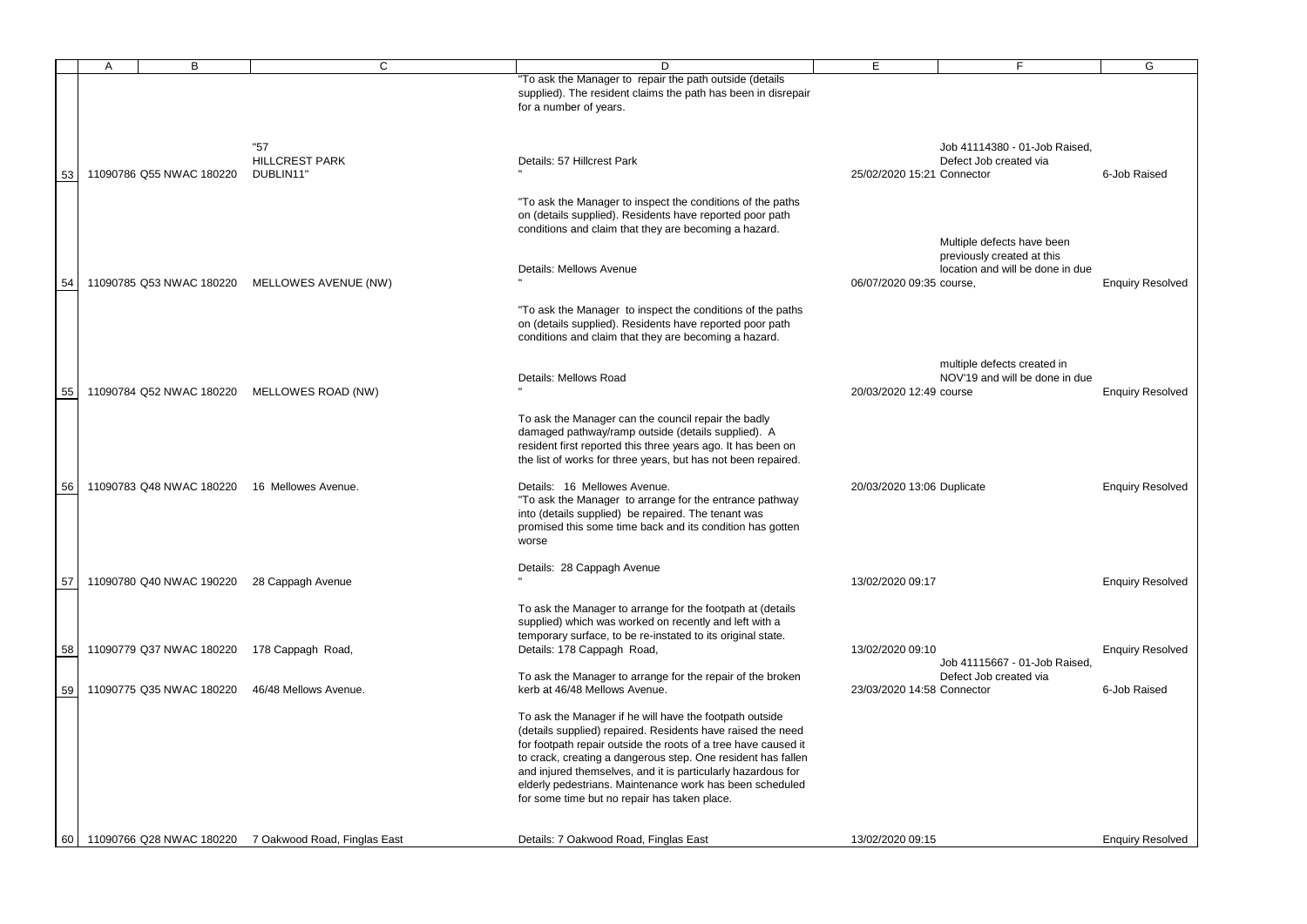|     | B                        | C                                                                            |                                                                                                                                                                                                                                                                                                                                                                                              | E                          |                                                                                                                              | G                       |
|-----|--------------------------|------------------------------------------------------------------------------|----------------------------------------------------------------------------------------------------------------------------------------------------------------------------------------------------------------------------------------------------------------------------------------------------------------------------------------------------------------------------------------------|----------------------------|------------------------------------------------------------------------------------------------------------------------------|-------------------------|
| 61  | 11090765 Q25 NWAC 180220 | outside Spar and the Post Office, 276A Glasnevin<br>Avenue, Dublin 11<br>"31 | To ask the Manager if the footpath outside Spar and the<br>Post Office, 276A Glasnevin Avenue, Dublin 11, can be<br>repaired.                                                                                                                                                                                                                                                                | 13/02/2020 09:15           |                                                                                                                              | <b>Enquiry Resolved</b> |
| 62  | 11090764 Q23 NWAC 180220 | <b>GROVE PARK AVENUE</b><br>DUBLIN11"                                        | To ask the Manager if he will have the footpath at 31 Grove<br>Park Avenue, Dublin 11, repaired<br>To ask the Manager to provide an update on the rounding<br>of the harsh ramps at (details supplied)                                                                                                                                                                                       | 25/02/2020 08:20 Duplicate |                                                                                                                              | <b>Enquiry Resolved</b> |
| 63  | 11090763 Q20 NWAC 180220 | Kildonan Road, Cappagh Avenue, Barry Avenue                                  | Details Kildonan Road, Cappagh Avenue, Barry Avenue.<br>"To ask the Manager to arrange for a repair of the pathway<br>outside (details supplied)                                                                                                                                                                                                                                             | 13/02/2020 09:12           |                                                                                                                              | <b>Enquiry Resolved</b> |
| 64  | 11090762 Q16 NWAC 180220 | 311 CASEMENT ROAD<br>Finglas, Dublin 11<br>DUBLIN11                          | Details: 311 Casement Road<br>"To ask the Manager to arrange for the permanent repair of<br>the pathway outside (details supplied)                                                                                                                                                                                                                                                           |                            | Job 41114383 - 05-Job<br>Scheduled, Job has been<br>03/07/2020 09:13 allocated to Work Crew<br>Job 41115666 - 01-Job Raised, | 7-Job Passed to<br>Crew |
| 65  | 11090761 Q13 NWAC 180220 | 19/121 Mellowes Avenue<br>"16"                                               | Details: 119/121 Mellowes Avenue<br>To ask the Manager arrange for the repair of the footpath                                                                                                                                                                                                                                                                                                | 23/03/2020 14:58 Connector | Defect Job created via<br>Job 41115665 - 01-Job Raised,                                                                      | 6-Job Raised            |
| 66  | 11090760 Q12 NWAC 180220 | MELLOWES AVENUE<br>DUBLIN11"                                                 | and inspection of the tree damaging the wall at (details<br>supplied)<br>To ask the Chief Executive to repair the path at (details<br>supplied). This path has been reported twice for very poor                                                                                                                                                                                             | 23/03/2020 14:58 Connector | Defect Job created via                                                                                                       | 6-Job Raised            |
| 67  | 11090320 Q25 NWAC 030220 | "9<br>OAKWOOD CLOSE<br>DUBLIN11"                                             | conditions however, there has been no update on the matter<br>from the council. A resident has reported that the hole in the<br>path is still there and has become a serious hazard for<br>pedestrians and cyclists.<br>To ask the Chief Executive to call for an inspection of<br>(details supplied). There are a number of path and road                                                   | 30/01/2020 14:46           |                                                                                                                              | <b>Enquiry Resolved</b> |
| 68  | 11089776 Q24 NWAC 030220 | Termon/ Druid Court in Poppintree                                            | defects in the area along with significant damage to public<br>fencing.<br>To ask the Chief Executive to repair (details supplied).<br>Residents reported the need for repair on this road two<br>years ago. I understand that it has been put on the list of                                                                                                                                | 29/01/2020 14:39           |                                                                                                                              | <b>Enquiry Resolved</b> |
| 69  | 11089733 Q23 NWAC 030220 | Richard O'Carroll Room, City Hall, Dublin 2                                  | works, however, it has been a tripping hazard and is in<br>urgent need of repair.                                                                                                                                                                                                                                                                                                            | 29/01/2020 14:50           |                                                                                                                              | <b>Enquiry Resolved</b> |
| 70  | 11089306 Q45 NWAC 210120 | Mellows Road (top end no. 77 upwards)                                        | To ask the Manager to arrange for the footpaths on Mellows<br>Road (top end no. 77 upwards), Mellows Avenue and<br>Mellows Park to be placed on the 2020 works programme.<br>These roads have been reported for works for many years<br>and are in very poor state with many trip hazards.<br>To ask the Manager to arrange for the footpath at (details<br>supplied) to be dipped properly. | 17/01/2020 11:04           |                                                                                                                              | <b>Enquiry Resolved</b> |
| -71 | 11089304 Q44 NWAC 210120 | 18 Coultry Avenue, close to gap between Coultry<br>Road and Aldi.            | Details: 18 Coultry Avenue, close to gap between Coultry<br>Road and Aldi.                                                                                                                                                                                                                                                                                                                   | 17/01/2020 11:03           |                                                                                                                              | <b>Enquiry Resolved</b> |
|     |                          |                                                                              | "To ask the Manager to repair the path (details supplied)                                                                                                                                                                                                                                                                                                                                    |                            |                                                                                                                              |                         |
| 72  | 11089303 Q31 NWAC 210120 | Along the shops on Ballygall Road West                                       | Details: Along the shops on Ballygall Road West.                                                                                                                                                                                                                                                                                                                                             | 31/01/2020 15:46           |                                                                                                                              | <b>Enquiry Resolved</b> |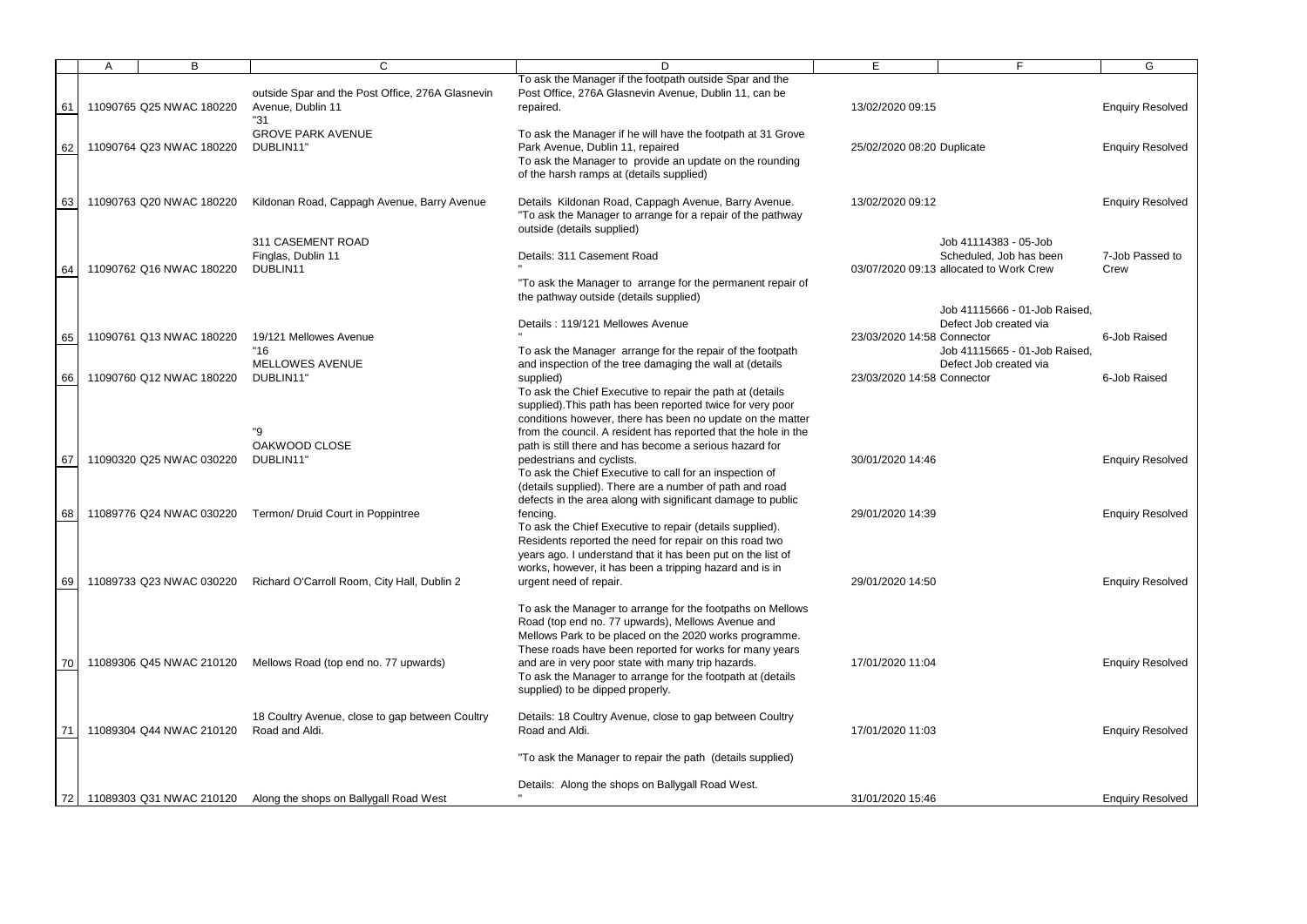|    | B                        | C                                                        |                                                                                                                                                                                                                                                                                                                                                                                                                                                                                                                                                                                                                           | E                             |                                                                                                      | G                       |
|----|--------------------------|----------------------------------------------------------|---------------------------------------------------------------------------------------------------------------------------------------------------------------------------------------------------------------------------------------------------------------------------------------------------------------------------------------------------------------------------------------------------------------------------------------------------------------------------------------------------------------------------------------------------------------------------------------------------------------------------|-------------------------------|------------------------------------------------------------------------------------------------------|-------------------------|
|    |                          |                                                          | To ask the Manager to repair the path outside (details<br>supplied) It has been reported that the path is in desperate<br>need of repair as it could be a tripping hazard. This was<br>reported twice, the first report being 8 months ago.<br>Unfortunately, they have yet to be repaired.                                                                                                                                                                                                                                                                                                                               |                               | multiple defects created at<br>above location before xmas and                                        |                         |
| 73 | 11089302 Q30 NWAC 210120 | Canice's Road                                            | Outside the Sacred Heart Boys National School on St. Details: Outside the Sacred Heart Boys National School on<br>St. Canice's Road.<br>To ask the Manager further to Question 8, July 2019 area<br>meeting, when paths at a location in Dublin 11 (details<br>supplied) can repaired, as it is urgently required                                                                                                                                                                                                                                                                                                         |                               | crew has been disbatched to st<br>22/01/2020 08:33 canices for start on 27 jan                       | <b>Enquiry Resolved</b> |
| 74 | 11089299 Q21 NWAC 210120 | outside 22 and 24 Deanstown Green, Finglas, D11          | Details: footpath repairs required outside 22 and 24<br>Deanstown Green, Finglas, D11, the paths are broken up<br>and one elderly lady has fallen twice on the broken path;<br>reply from July stated that "Road Maintenance Services will<br>endeavour to complete this repair as early as possible"; the<br>resident of number 22 is on crutches due to a hip<br>replacement and cannot safely walk along this section of<br>path outside her home; other patches of footpath on the<br>same road have been repaired recently but not this<br>requested section<br>"To ask the Manager to consider repaving pathways at |                               | This is already on a works list<br>05/02/2020 12:15 and wilk be done in due course, Enquiry Resolved |                         |
|    |                          |                                                          | (details supplied) for the programme of works in 2020.<br>Details: Wellmount Road.                                                                                                                                                                                                                                                                                                                                                                                                                                                                                                                                        |                               |                                                                                                      |                         |
| 75 | 11089298 Q19 NWAC 210120 | <b>Wellmount Road</b>                                    | To ask the Manager could a street name plate please be<br>placed on (details supplied). There is no name plate on the<br>houses outside the gates and delivery drivers constantly get<br>confused.                                                                                                                                                                                                                                                                                                                                                                                                                        | 17/01/2020 11:01              |                                                                                                      | <b>Enquiry Resolved</b> |
| 76 | 11089292 Q11 NWAC 210120 | Heath Square, McKee Avenue                               | Details: Heath Square, McKee Avenue<br>"Can the Area Manager engage with DCU in relation to the<br>overgrown greens in Albert College and the moss that is                                                                                                                                                                                                                                                                                                                                                                                                                                                                |                               | Street plate will be ordered on<br>17/01/2020 11:00 receipt of translation                           | <b>Enquiry Resolved</b> |
| 77 | 11088189 Q9 NWAC 101219  | Albert College, DCU, Ballymun road                       | growing over on the paths and is preventing a wheelchair<br>user using the path?"<br>To ask the Manager to fix the paths on Drapier Road - see<br>pictures below. They are uneven and dangerous to anyone                                                                                                                                                                                                                                                                                                                                                                                                                 | 05/12/2019 10:03 Area Office. | This is a matter for Parks and                                                                       | <b>Enquiry Resolved</b> |
| 78 | 11088170 Q27 NWAC 101219 | <b>Drapier Road</b>                                      | unsteady on their feet or using any type of walking aid due to<br>the dips and cracks in the pavement.<br>To ask the Manager if he will have the pavement surface at<br>a location (details supplied) in Dublin 11 repaired on urgent<br>health and safety grounds.                                                                                                                                                                                                                                                                                                                                                       | 05/12/2019 10:01              |                                                                                                      | <b>Enquiry Resolved</b> |
| 79 | 11088166 Q22 NWAC 101219 | Bus Stop 4542, Finglas Road/Ballygall Road, Dublin<br>11 | Details: Pavement surface at Bus Stop 4542, Finglas<br>Road/Ballygall Road, Dublin 11 needs repairing, as it is quite<br>uneven and a trip hazard for bus users.<br>To ask the Manager to arrange for the path in front of<br>(details supplied) to be repaired. There is a large chunk                                                                                                                                                                                                                                                                                                                                   | 05/12/2019 09:59              |                                                                                                      | <b>Enquiry Resolved</b> |
| 80 | 11088165 Q13 NWAC 101219 | 133 Ballygall Parade                                     | missing from the dishing that causes damage to the<br>resident's tires.<br>To ask the Manager to arrange for a review of the pathways                                                                                                                                                                                                                                                                                                                                                                                                                                                                                     | 05/12/2019 09:33              |                                                                                                      | <b>Enquiry Resolved</b> |
| 81 | 11088163 Q8 NWAC 101219  | Cappagh Road particularly outside St Fergal's school     | on (detailed supplied) with a view to repair.                                                                                                                                                                                                                                                                                                                                                                                                                                                                                                                                                                             | 05/12/2019 10:04              |                                                                                                      | <b>Enquiry Resolved</b> |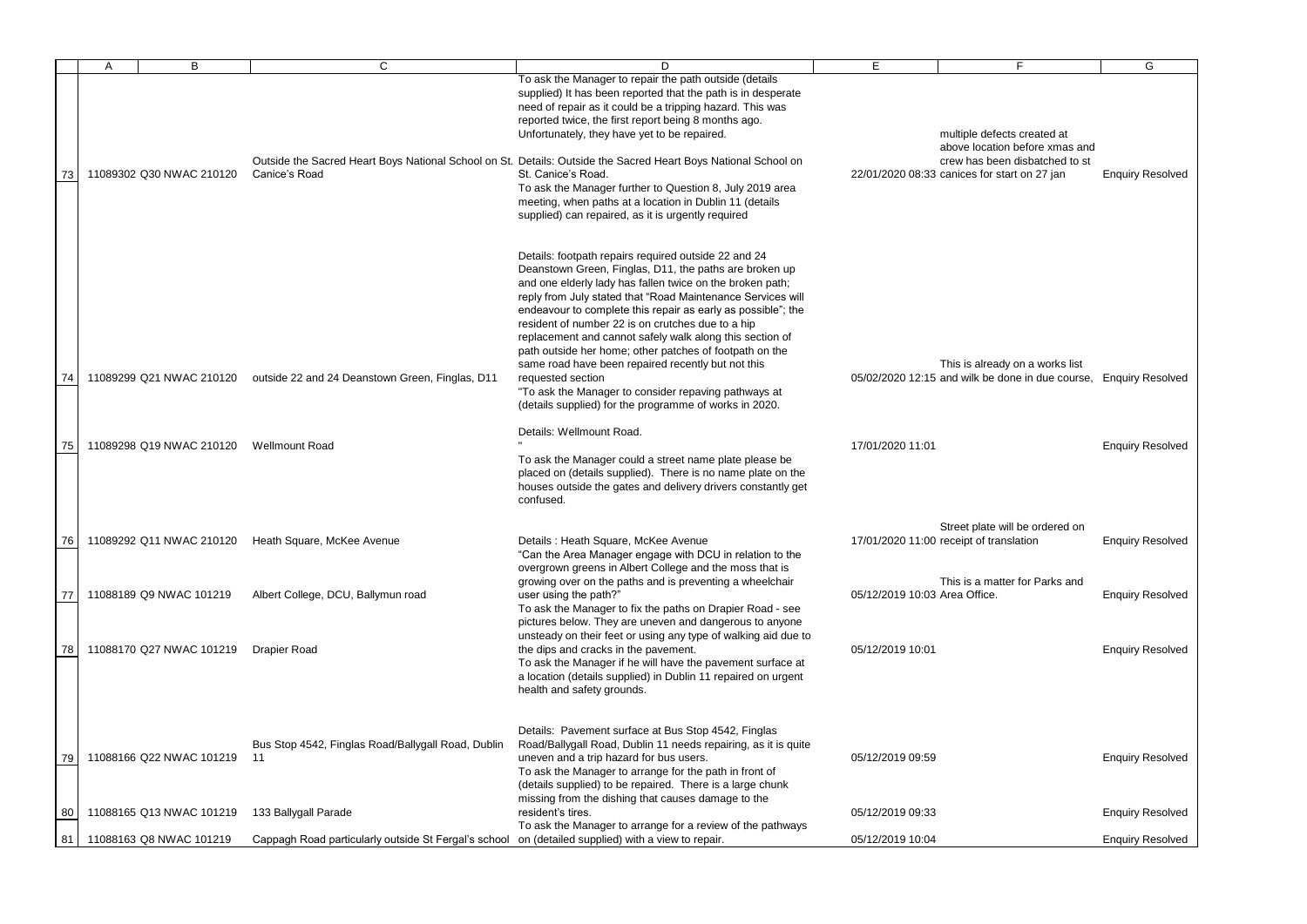|    | Α | B                                         |                                                                     |                                                                 | E.                         | Е                                       | G                       |
|----|---|-------------------------------------------|---------------------------------------------------------------------|-----------------------------------------------------------------|----------------------------|-----------------------------------------|-------------------------|
|    |   |                                           | Ratoath Road Junction /Scribblestown Lane Eircode                   | To ask the Manager to arrange for the repair of the pothole     |                            |                                         | Referred to             |
| 82 |   | 11088156 Q1 NWAC 101219                   | D11KP40                                                             | at (details supplied).                                          | 13/12/2019 15:14           |                                         | Utility/other Dept      |
|    |   |                                           |                                                                     |                                                                 |                            |                                         |                         |
|    |   |                                           |                                                                     |                                                                 |                            | defect and job created last week        |                         |
|    |   |                                           |                                                                     | To ask the Chief Executive to arrange to repair the badly       |                            | and will be done when crew in           |                         |
|    |   | 11087880 Q57 NWCM 021219                  |                                                                     |                                                                 | 26/11/2019 15:58 area      |                                         |                         |
| 83 |   |                                           | 42 Northway Estate, Finglas                                         | damaged pathway outside (details supplied).                     |                            |                                         | <b>Enquiry Resolved</b> |
|    |   |                                           |                                                                     | To ask the Manager can the laneway facing (details              |                            |                                         |                         |
|    |   |                                           |                                                                     | supplied) be inspected. Residents were informed a number        |                            | Job 41109649 - 01-Job Raised,           |                         |
|    |   |                                           |                                                                     |                                                                 |                            |                                         |                         |
|    |   |                                           |                                                                     | of years ago that the pathway would be repaired but as of       |                            | Job has been allocated to Work          |                         |
| 84 |   | 11087456 Q53 NWAC 191119                  | 57 Ballygall Parade                                                 | yet, no work has been carried out.                              | 23/03/2020 14:56 Crew      |                                         | 6-Job Raised            |
|    |   |                                           |                                                                     | To ask the Manager to arrange for an inspection of the          |                            |                                         |                         |
|    |   |                                           |                                                                     |                                                                 |                            |                                         |                         |
|    |   |                                           |                                                                     | pathways on (details supplied). Part of this road was done      |                            | Job 41110176 - 01-Job Raised,           |                         |
|    |   |                                           |                                                                     | earlier this year and residents were wondering if the rest is   |                            | Defect Job created via                  |                         |
|    |   |                                           |                                                                     |                                                                 |                            |                                         |                         |
| 85 |   |                                           | 11087452 Q46 NWACM 191119 Mellowes Road (between 80 and 200).       | planned in the next few months.                                 | 27/11/2019 15:43 Connector |                                         | 6-Job Raised            |
|    |   |                                           |                                                                     |                                                                 |                            |                                         |                         |
|    |   |                                           |                                                                     | To ask the Manager to arrange for an inspection of the          |                            |                                         |                         |
|    |   |                                           |                                                                     |                                                                 |                            |                                         |                         |
|    |   |                                           |                                                                     | pathways on (details supplied). Residents were told on a        |                            |                                         |                         |
|    |   |                                           |                                                                     | number of occasions in recent years that the pathways           |                            |                                         |                         |
|    |   |                                           |                                                                     |                                                                 |                            |                                         |                         |
|    |   |                                           |                                                                     | would be repaired but as of yet no works have been carried      |                            |                                         |                         |
|    |   |                                           | North Road, Finglas, Dublin 11. Particularly between                | out.                                                            |                            |                                         |                         |
| 86 |   | 11087451 Q45 NWACM 181119 33 and 53.      |                                                                     |                                                                 | 14/11/2019 14:45           |                                         | <b>Enquiry Resolved</b> |
|    |   |                                           |                                                                     |                                                                 |                            |                                         |                         |
|    |   |                                           |                                                                     | To ask the Manager to outline the proposals to repair the       |                            |                                         |                         |
|    |   |                                           |                                                                     | footpaths at (details supplied), the areas which will be        |                            | Multiple defects created on             |                         |
|    |   |                                           |                                                                     |                                                                 |                            |                                         |                         |
| 87 |   | 11087450 Q41 NWAC 191119                  | St. Canice's Road                                                   | repaired, and the timescale for carrying out this work.         |                            | 13/12/2019 09:19 multiple enquiries     | <b>Enquiry Resolved</b> |
|    |   |                                           |                                                                     |                                                                 |                            |                                         |                         |
|    |   |                                           |                                                                     | To ask the Manager to arrange an inspection of the pathway      |                            |                                         |                         |
|    |   |                                           |                                                                     |                                                                 |                            |                                         |                         |
|    |   |                                           |                                                                     | at (details supplied). I have been contacted by a number of     |                            |                                         |                         |
| 88 |   | 11087448 Q55 NWAC 191119                  | St Pappin's Road, Finglas.                                          | residents regarding the condition of the paths.                 | 14/11/2019 14:40           |                                         | <b>Enquiry Resolved</b> |
|    |   |                                           |                                                                     |                                                                 |                            |                                         |                         |
|    |   |                                           |                                                                     |                                                                 |                            | Defect and job created in               |                         |
|    |   |                                           |                                                                     | To ask the Manager to inspect and repair the badly              |                            | October, will be done in due            |                         |
| 89 |   | 11087447 Q27 NWAC 191119                  | 91 Willow Park Grove                                                | damaged pathway outside (details supplied).                     | 26/11/2019 11:26 ciurse    |                                         | <b>Enquiry Resolved</b> |
|    |   |                                           |                                                                     |                                                                 |                            |                                         |                         |
|    |   |                                           |                                                                     |                                                                 |                            |                                         |                         |
|    |   |                                           |                                                                     | To ask the Manager to investigate the possibility of installing |                            |                                         |                         |
|    |   |                                           |                                                                     | dished ramps to allow wheelchair users/buggy's get up on        |                            |                                         |                         |
|    |   |                                           |                                                                     |                                                                 |                            |                                         |                         |
| 90 |   | 11087446 Q24 NWAC 191119                  | Glasanaon Road/Griffith Road and Ferndale Avenue                    | the pathway at (details supplied).                              | 14/11/2019 14:46           |                                         | <b>Enquiry Resolved</b> |
|    |   |                                           |                                                                     |                                                                 |                            |                                         |                         |
|    |   |                                           |                                                                     |                                                                 |                            |                                         |                         |
|    |   |                                           |                                                                     | To ask the Manager to arrange for the permanent repair of       |                            | Job 41110174 - 01-Job Raised,           |                         |
|    |   |                                           |                                                                     | the badly damaged pathway at (details supplied). A              |                            | Defect Job created via                  |                         |
| 91 |   |                                           | 11087444 Q20 NWAC 191119 119 Mellowes Avenue                        | temporary tarmac repair that was put in place is insufficient.  | 27/11/2019 15:42 Connector |                                         | 6-Job Raised            |
|    |   |                                           |                                                                     |                                                                 |                            |                                         |                         |
|    |   |                                           |                                                                     | To ask the Manager to arrange for an inspection of the tree     |                            |                                         |                         |
|    |   |                                           |                                                                     | and footpath at (details supplied) The resident here has        |                            |                                         |                         |
|    |   |                                           |                                                                     | reported the footpath to be cracked due to tree roots and is    |                            | Job 41110055 - 05-Job                   |                         |
|    |   |                                           |                                                                     |                                                                 |                            |                                         |                         |
|    |   |                                           |                                                                     | worried that the ESB sub box on garden wall might be            |                            | Scheduled, Job has been                 | 7-Job Passed to         |
| 92 |   |                                           | 11087256 Q3 NWACM 191119 7 Berryfield Crescent, Finglas, Dublin 11  | affected.                                                       |                            | 19/02/2020 16:08 allocated to Work Crew | Crew                    |
|    |   |                                           |                                                                     |                                                                 |                            |                                         |                         |
|    |   |                                           |                                                                     |                                                                 |                            |                                         |                         |
|    |   |                                           |                                                                     | To ask the Manager to arrange for the remainder of the          |                            |                                         |                         |
|    |   |                                           |                                                                     | Dunsink Estate to be added to the Footpath re-instatement       |                            |                                         |                         |
|    |   |                                           |                                                                     |                                                                 |                            |                                         |                         |
|    |   |                                           |                                                                     | programme. The Avenue and Gardens have been                     |                            |                                         |                         |
|    |   |                                           |                                                                     | completed but other streets in the Estate are in as bad if not  |                            |                                         |                         |
|    |   |                                           |                                                                     |                                                                 |                            |                                         |                         |
|    |   |                                           |                                                                     | worse a state than the afore mentioned streets. Dunsink         |                            |                                         |                         |
|    |   |                                           |                                                                     | Park is in Particularly bad condition                           |                            |                                         |                         |
| 93 |   | 11087255 Q2 NWACM 191119                  |                                                                     |                                                                 | 14/11/2019 14:44           |                                         | <b>Enquiry Resolved</b> |
|    |   |                                           |                                                                     |                                                                 |                            |                                         |                         |
|    |   |                                           |                                                                     | To ask the Manager to arrange for the footpath outside          |                            |                                         |                         |
|    |   |                                           |                                                                     | (details supplied) to be re-surfaced. There is an elderly lady  |                            | Job 41110056 - 01-Job Raised,           |                         |
|    |   |                                           |                                                                     |                                                                 |                            |                                         |                         |
|    |   |                                           |                                                                     | at this address who struggles with mobility issues and the      |                            | Defect Job created via                  |                         |
| 94 |   |                                           | 11087253 Q1 NWACM 191119 17 Rathvilly Park, Finglas West, Dublin 11 | footpath is very uneven.                                        | 26/11/2019 15:52 Connector |                                         | 6-Job Raised            |
|    |   |                                           |                                                                     | To ask the Chief Executive to arrange for an inspection of      |                            | Job 41109182 - Job Closed, Job          |                         |
|    |   |                                           |                                                                     |                                                                 |                            |                                         |                         |
|    |   |                                           |                                                                     | the pathways at (details supplied) with a view to adding them   |                            | has been allocated to Work              |                         |
| 95 |   | 11087012 Q119 NCCM 041119 Kildonan Avenue |                                                                     | to the works programme for 2020.                                | 24/01/2020 13:16 Crew      |                                         | <b>Enquiry Resolved</b> |
|    |   |                                           |                                                                     |                                                                 |                            |                                         |                         |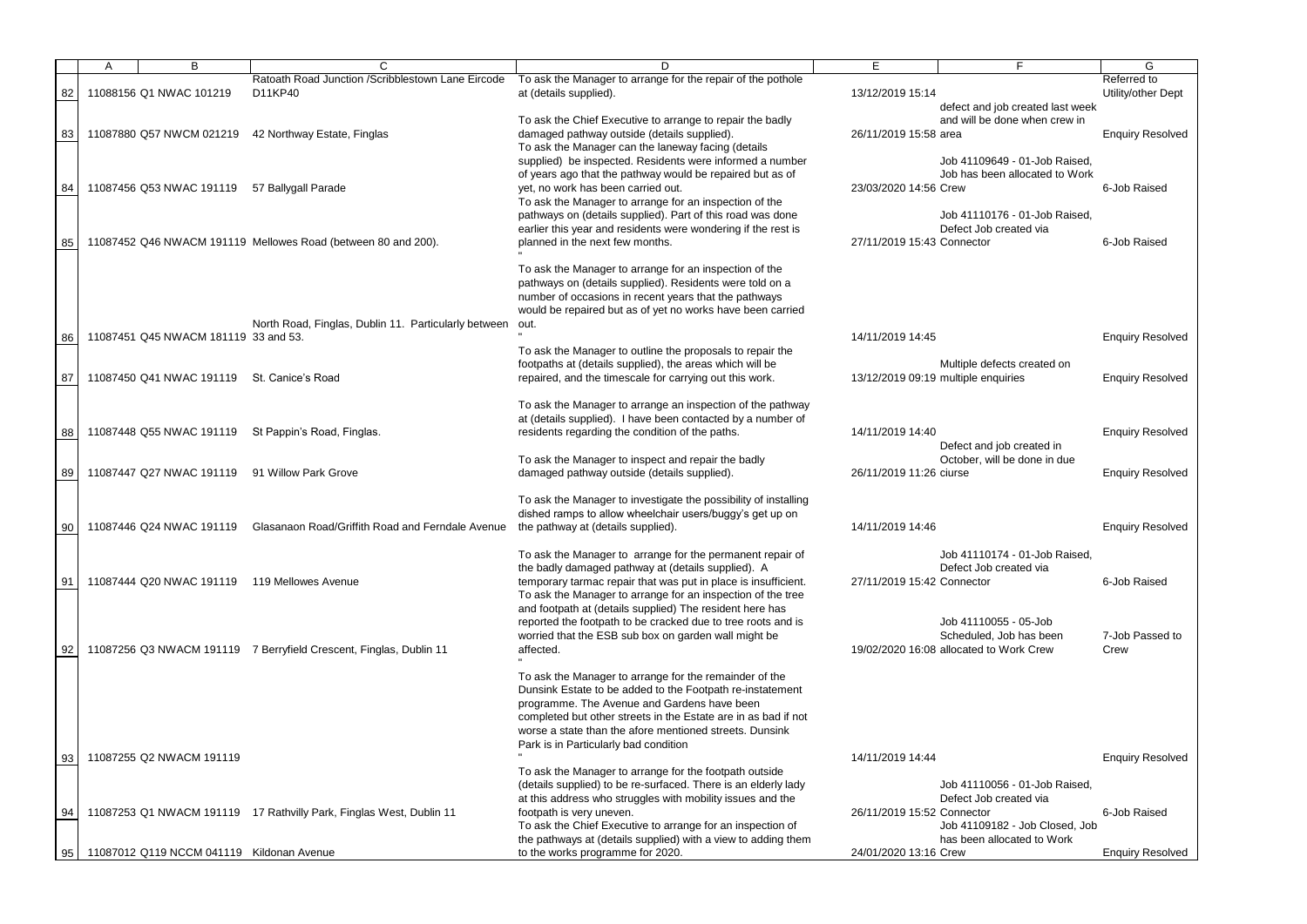|     | B                                           | $\mathsf{C}$                                                               | D                                                                                                                                                                                                                                                                                                                                                                                                                                                                                       | E.                                |                                                                                                                                                     | G                       |
|-----|---------------------------------------------|----------------------------------------------------------------------------|-----------------------------------------------------------------------------------------------------------------------------------------------------------------------------------------------------------------------------------------------------------------------------------------------------------------------------------------------------------------------------------------------------------------------------------------------------------------------------------------|-----------------------------------|-----------------------------------------------------------------------------------------------------------------------------------------------------|-------------------------|
|     |                                             |                                                                            | To ask the Chief Executive to call for an inspection at<br>(details supplied)? Residents reported that heavy duty trucks<br>use this road as a shortcut causing serious traffic build ups                                                                                                                                                                                                                                                                                               |                                   |                                                                                                                                                     |                         |
|     |                                             |                                                                            | and significant damage to the road surface. They also report<br>that this road is used as a rat run and there have been                                                                                                                                                                                                                                                                                                                                                                 |                                   | Job 41109169 - Job Closed, Job<br>has been allocated to Work                                                                                        |                         |
| 96  | 11086988 Q95 NWCM 041119                    | Carton Terrace, Ballymun                                                   | serious incidents of dangerous driving in recent months.                                                                                                                                                                                                                                                                                                                                                                                                                                | 06/10/2020 16:03 Crew             |                                                                                                                                                     | <b>Enquiry Resolved</b> |
| 97  | 11086241 Q39 NWAC 151019                    | SuperValu Finglas                                                          | To ask the Manager arrange for an inspection of the brick<br>pathway at (details supplied below) there are a number of<br>trip hazards.<br>To ask the Manager to arrange for Cappagh Road Upper                                                                                                                                                                                                                                                                                         |                                   | Trip is under canopy and in<br>charge to super value, no other<br>22/10/2019 15:01 defects located as per picture<br>Job 41108284 - Job Closed, Job | <b>Enquiry Resolved</b> |
| 98  | 11086236 Q46 NWAC 151019                    | Cappagh Road Upper (Cardiffsbridge to Ratoath<br>Road)                     | (Cardiffsbridge to Ratoath Road) to be resurface as many<br>spots along this stretch are in need of repair.<br>To ask the Manager when Cappagh Road Upper and<br>Glasanaon Road were last resurfaced and what guarantee                                                                                                                                                                                                                                                                 | 10/08/2020 15:22 Crew             | has been allocated to Work                                                                                                                          | <b>Enquiry Resolved</b> |
| 99  | 11086235 Q45 NWAC 151019                    | Cappagh Road Upper and Glasanaon Road                                      | is given for the works carried out?<br>To ask the Manager to arrange for an inspection of the                                                                                                                                                                                                                                                                                                                                                                                           | 21/10/2019 11:15                  |                                                                                                                                                     | <b>Enquiry Resolved</b> |
| 100 | 11086234 Q38 NWAC 151019                    | Kildonan Road                                                              | pathways on (details supplied) with a view to repair.                                                                                                                                                                                                                                                                                                                                                                                                                                   | 21/10/2019 11:14                  | Job 41108326 - 01-Job Raised,                                                                                                                       | <b>Enquiry Resolved</b> |
| 101 | 11086230 Q27 NWAC 151019                    | Both sides of the road at the junction of Oakwood<br>Road and Oakwood Park | To ask the Manager to give an update on the repair of the<br>pavement at (details supplied) as it is a trip hazard.                                                                                                                                                                                                                                                                                                                                                                     | 23/10/2019 15:06 Connector        | Defect Job created via                                                                                                                              | 6-Job Raised            |
| 102 | 11086229 Q25 NWAC 151019                    | St Pappin's Road (from Ballymun Road to<br>Stormanstown Road)              | To ask the Manager to inspect the footpaths and consider<br>upgrading the footpath at a location (details supplied) as<br>they are in very bad condition and to review the work done<br>on the path previously as residents report the quality of<br>previous work done in the 1-2 years is very poor.<br>To ask the Manager to do a review of the trees and<br>footpaths in McKelvey Estate, there was some repairs made<br>but the trees causing the issues have remained meaning the | 21/10/2019 11:12                  |                                                                                                                                                     | <b>Enquiry Resolved</b> |
| 103 | 11086223 Q16 NWAC 151019                    | <b>McKelvey Estate</b>                                                     | footpaths issues are occurring again.                                                                                                                                                                                                                                                                                                                                                                                                                                                   | 21/10/2019 11:12                  |                                                                                                                                                     | <b>Enquiry Resolved</b> |
| 104 | 11086222 Q14 NWAC 151019                    | <b>Fitzmaurice Road</b>                                                    | To ask the Manager when will the footpaths at Fitzmaurice<br>Road be getting repaired. There are a lot elderly people who<br>use that area and it is in very poor condition<br>To ask the Manager to request an inspection of the<br>pathways on (details supplied). A number of residents have<br>contacted me in recent weeks to raise concerns about the                                                                                                                             | 21/10/2019 11:47                  | Job 41108282 - 01-Job Raised,<br>Defect Job created via                                                                                             | <b>Enquiry Resolved</b> |
| 105 | 11086218 Q8 NWAC 151019                     | Cardiffsbridge Avenue, Finglas, Dublin 11                                  | condition of the paths.                                                                                                                                                                                                                                                                                                                                                                                                                                                                 | 22/10/2019 15:09 Connector        | Job 41108345 - 01-Job Raised.                                                                                                                       | 6-Job Raised            |
| 106 | 11086217 Q3 NWAC 151019                     | Wellmount Green, Dublin 11                                                 | To ask the Manager to arrange for an inspection of the<br>paths at (details supplied).<br>To ask the Manager to arrange for an inspection of the                                                                                                                                                                                                                                                                                                                                        | 23/10/2019 15:08 Connector        | Defect Job created via                                                                                                                              | 6-Job Raised            |
| 107 | 11086215 Q15 NWAC 151019                    | Kildonan Drive, Dublin 11                                                  | paths at (details supplied). This location has been on the<br>works list for approximately 3 years.<br>"To ask the Manager to arrange to repair the pathway<br>outside (details supplied).                                                                                                                                                                                                                                                                                              | 22/10/2019 08:07 previous enquiry | defects created 14/10/19 on                                                                                                                         | <b>Enquiry Resolved</b> |
| 108 | 11086207 Q31 NWAC 15/10/19 5 Kildonan Drive |                                                                            | Details: 5 Kildonan Drive                                                                                                                                                                                                                                                                                                                                                                                                                                                               | 22/10/2019 08:06 previous enquiry | defects created 14/10/19 on                                                                                                                         | <b>Enquiry Resolved</b> |
| 109 | 11086201 Q30 NWAC 15/10/19 Barry Road       |                                                                            | To ask the Manager to repair the pothole on (details<br>supplied below) it has been on a repair list for over 2 years.                                                                                                                                                                                                                                                                                                                                                                  |                                   | Job 41108346 - Job Closed,<br>13/02/2020 15:05 Done by after hrs                                                                                    | <b>Enquiry Resolved</b> |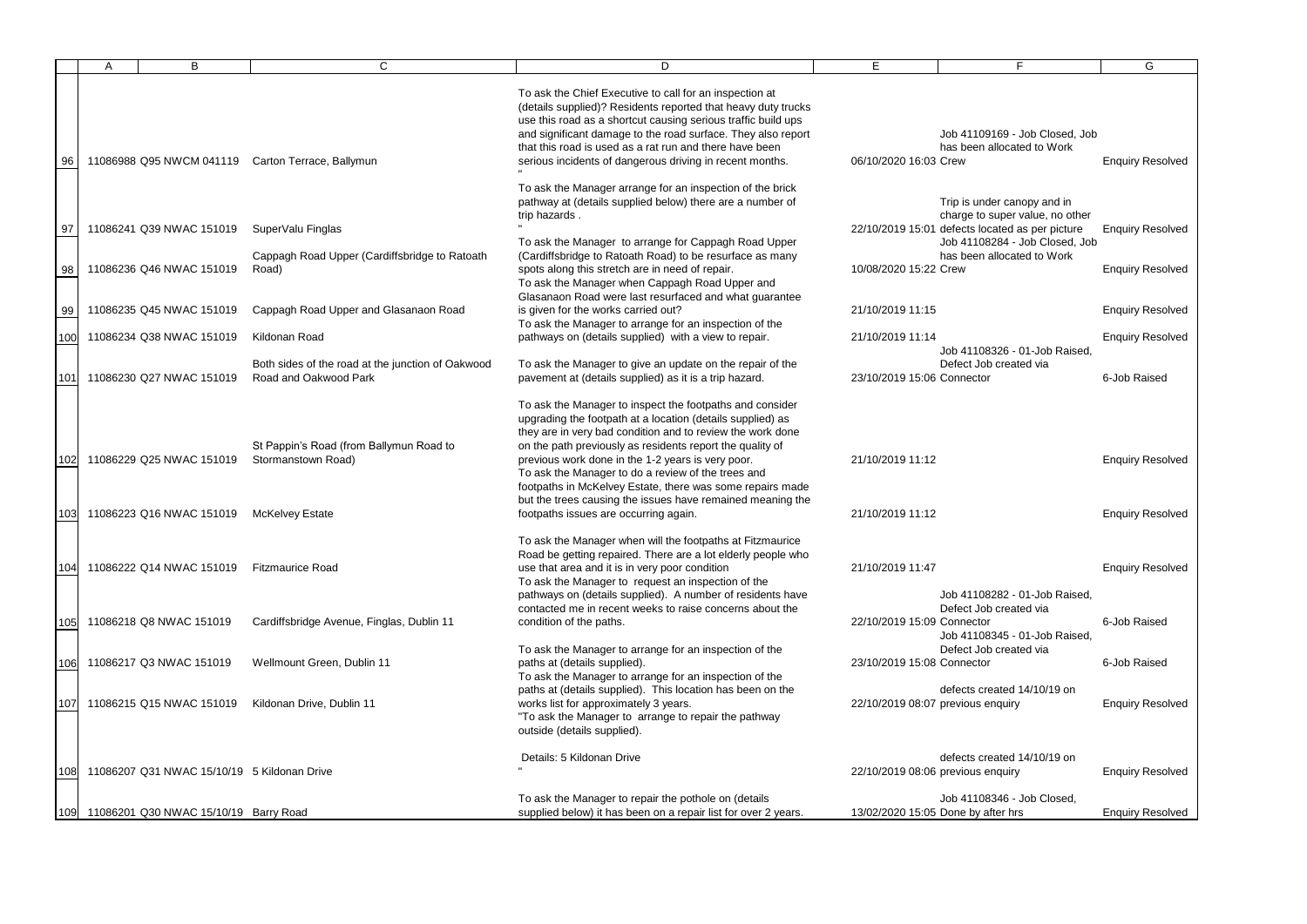|  |                         |                          | (details supplied). The trees are unsuitable and consistently<br>causing damage to the footpaths. A long term plan in<br>conjunction with residents is needed for this area. | "To ask the Manager to inspect all the trees and footpaths in | All known defects were                                        |              |
|--|-------------------------|--------------------------|------------------------------------------------------------------------------------------------------------------------------------------------------------------------------|---------------------------------------------------------------|---------------------------------------------------------------|--------------|
|  |                         |                          | Details: McKelvey Road and Avenue                                                                                                                                            |                                                               | completed last summer in this<br>area one new defect added to |              |
|  | 11089822 Q4 NWAC 210120 | McKelvey Road and Avenue |                                                                                                                                                                              |                                                               | 04/03/2020 09:40 be done in due course,                       | 6-Job Raised |